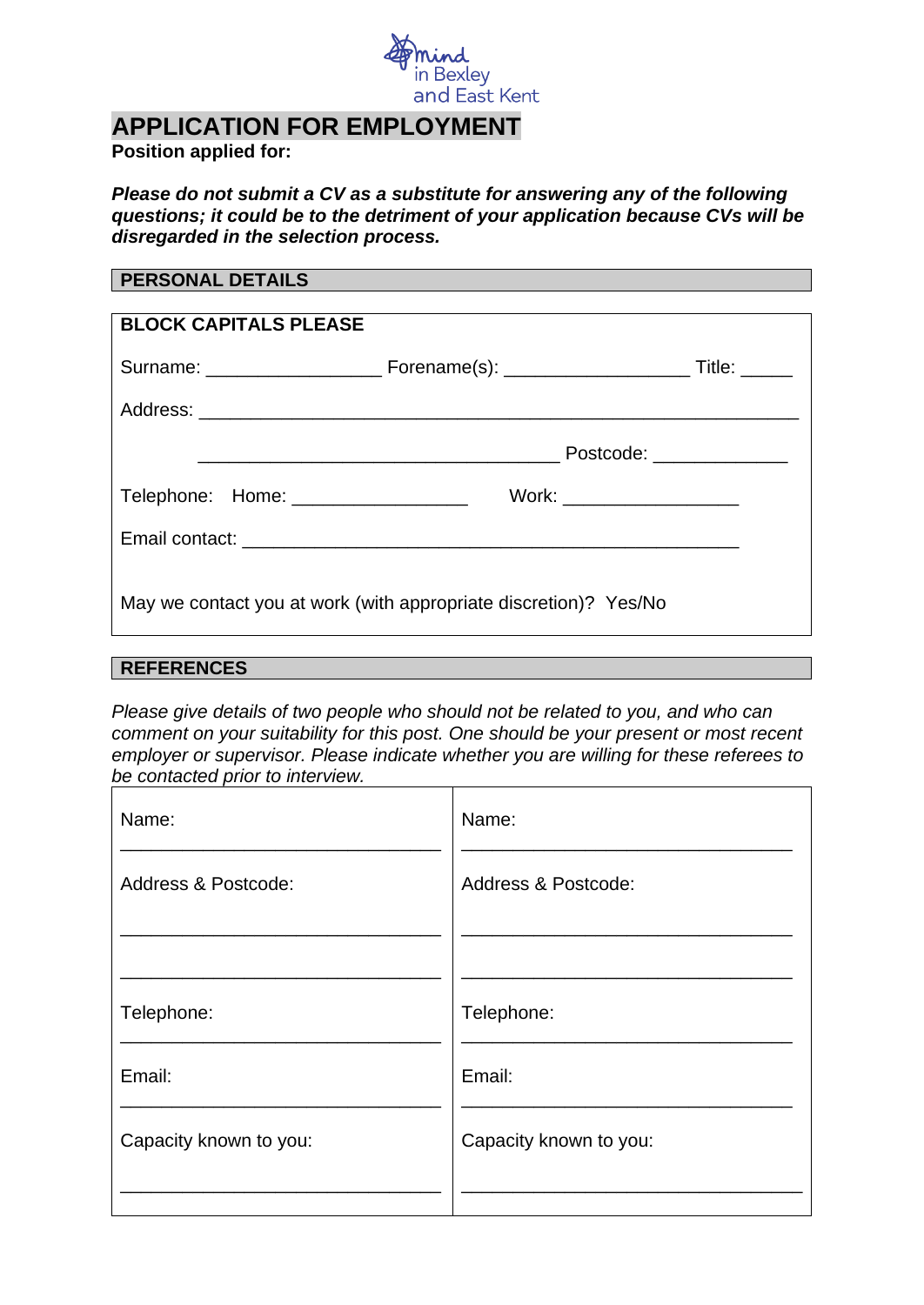| May we approach at this stage? | May we approach at this stage? |  |  |  |  |
|--------------------------------|--------------------------------|--|--|--|--|
| Yes/No                         | Yes/No                         |  |  |  |  |
|                                |                                |  |  |  |  |

# **EDUCATION**

*Starting from the most recent, please provide details of your education, qualifications and training, including subjects studied, higher or further education, and short courses where appropriate e.g., relevant on-the-job training and relevant adult education classes.*

| <b>Secondary School(s)/</b><br>College(s)/Universities, Courses,<br>CPD, training and further study. | From | To | <b>Qualifications</b><br>(Please indicate level & grade) |
|------------------------------------------------------------------------------------------------------|------|----|----------------------------------------------------------|
|                                                                                                      |      |    |                                                          |
|                                                                                                      |      |    |                                                          |
|                                                                                                      |      |    |                                                          |
|                                                                                                      |      |    |                                                          |
|                                                                                                      |      |    |                                                          |
|                                                                                                      |      |    |                                                          |

*Please continue on a separate sheet if necessary*

# **PROFESSIONAL QUALIFICATIONS/INSURANCE**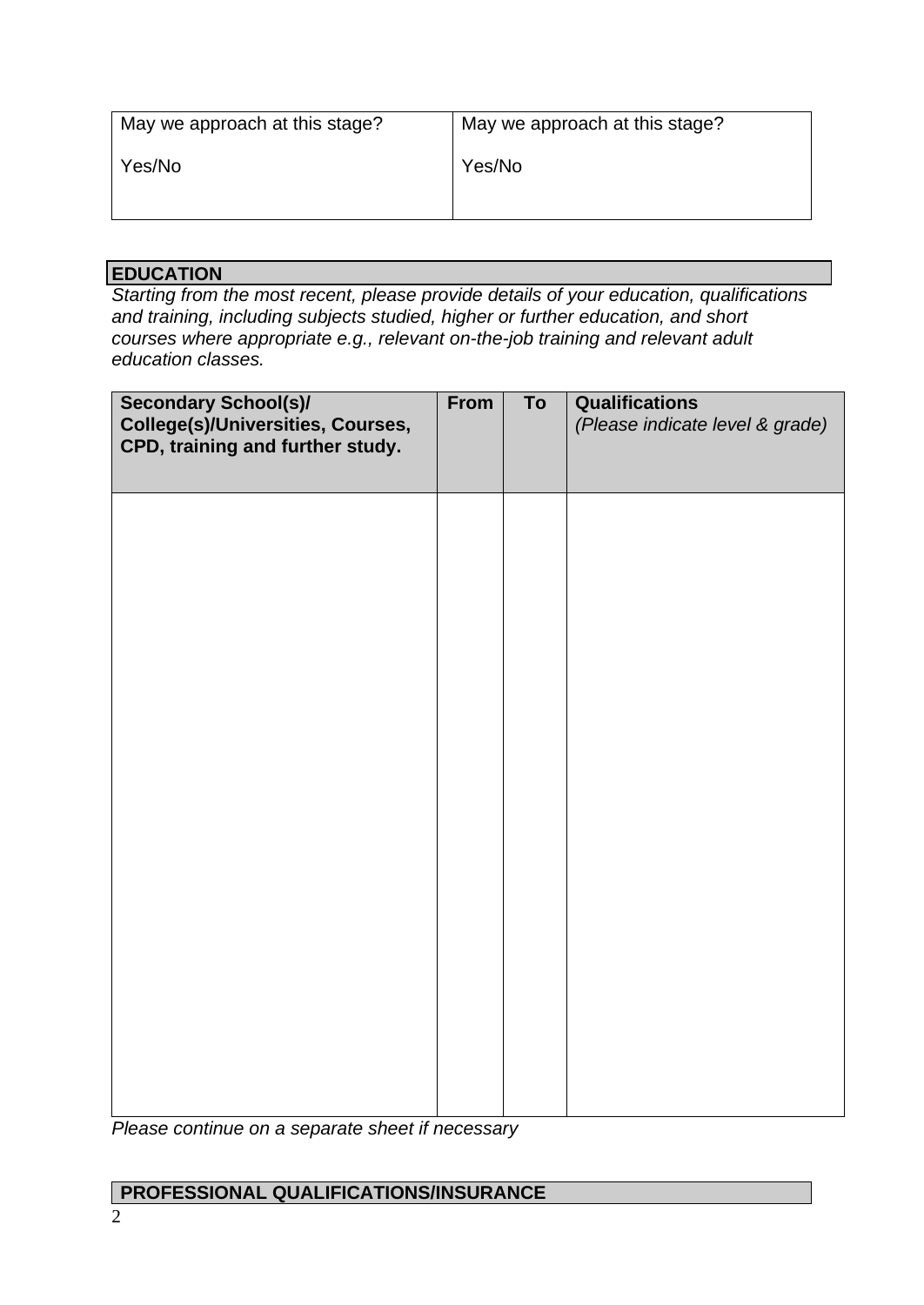Do you have professional membership with either the BACP or BABCP? YES/NO

If No, do you have membership with an alternative professional body? YES/NO

Other (please gives details):

Are you able to supply evidence of your qualification? YES/NO

Do you currently hold professional indemnity insurance? YES/NO

**Interests:** *Please give details of your leisure and/or voluntary interests and experience.*

# **CURRENT OR MOST RECENT EMPLOYMENT**

| <b>Name &amp; Address</b><br>of Employer | Job Title &<br><b>Brief Details of Duties &amp; Responsibilities</b> | <b>From</b><br>(month<br>& year) | To<br>(month<br>& year) |
|------------------------------------------|----------------------------------------------------------------------|----------------------------------|-------------------------|
|                                          |                                                                      |                                  |                         |
|                                          |                                                                      |                                  |                         |
|                                          |                                                                      |                                  |                         |
|                                          |                                                                      |                                  |                         |

Current grade and basic salary: \_\_\_\_\_\_\_\_\_\_\_\_\_\_\_\_\_\_\_\_\_\_\_\_\_\_\_\_\_\_\_\_\_\_\_\_\_\_\_\_

HCAS/Location Weighting (if applicable): \_\_\_\_\_\_\_\_\_\_\_\_\_\_\_\_\_\_\_\_\_\_\_\_\_\_\_\_\_\_\_\_\_\_

Period of notice required (if applicable): \_\_\_\_\_\_\_\_\_\_\_\_\_\_\_\_\_\_\_\_\_\_\_\_\_\_\_\_\_\_\_\_\_\_\_

Reason(s) for leaving: \_\_\_\_\_\_\_\_\_\_\_\_\_\_\_\_\_\_\_\_\_\_\_\_\_\_\_\_\_\_\_\_\_\_\_\_\_\_\_\_\_\_\_\_\_\_\_\_\_

If offered this post, when would you be able to take up your duties? \_\_\_\_\_\_\_\_\_\_\_

Are you applying for this post as a secondment? \_\_\_\_\_\_\_\_\_\_\_\_\_\_\_\_\_\_\_\_\_\_\_\_\_\_\_\_\_\_\_\_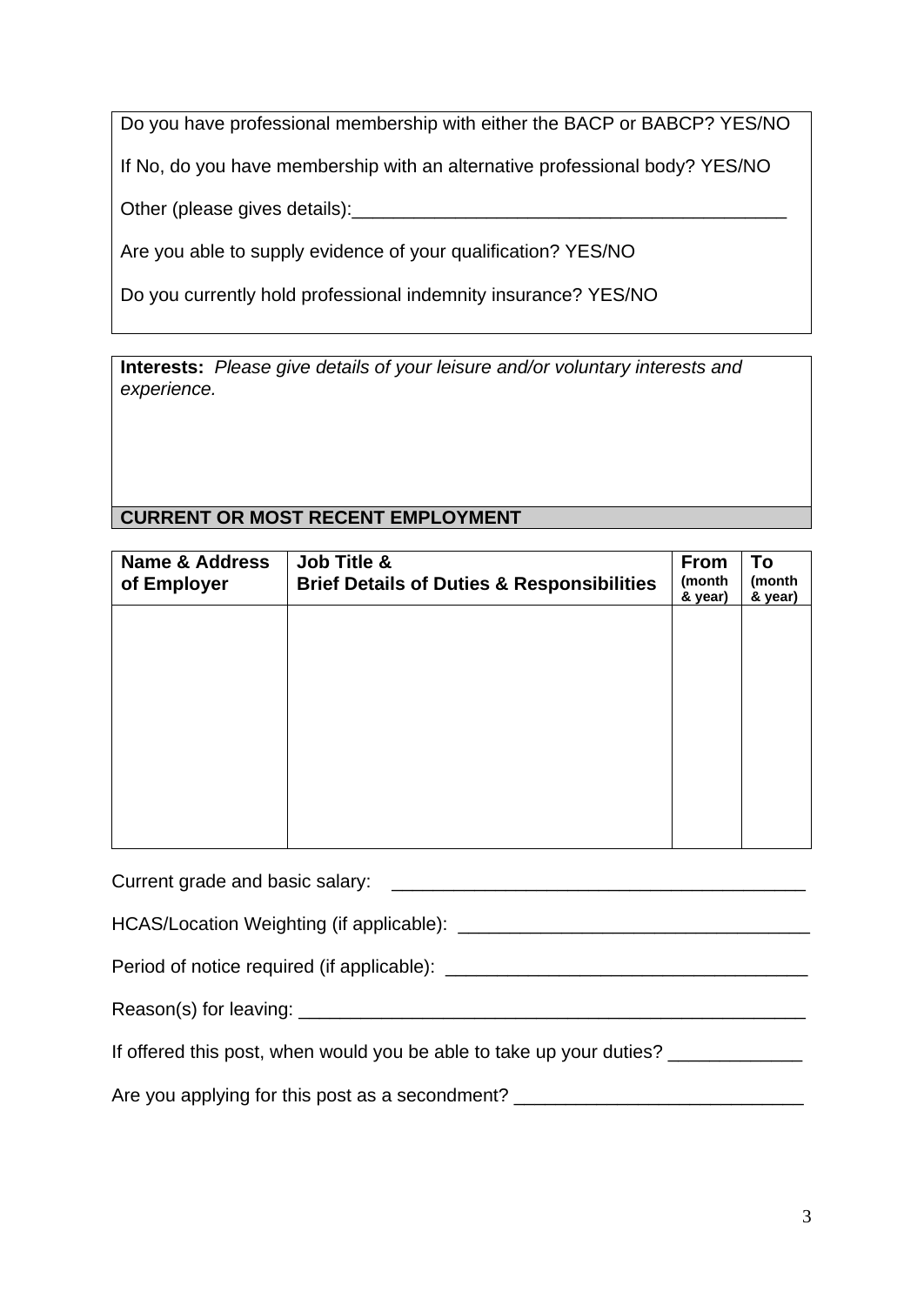#### **PREVIOUS EMPLOYMENT**

*Please list your most recent jobs first, and include paid and unpaid work*

| Name & Address<br>of Employer | Job Title &<br><b>Brief Outline of Duties &amp;</b><br><b>Responsibilities</b> | From<br>(month<br>& year) | To<br>(month<br>& year) | <b>Reason for</b><br><b>Leaving</b> |
|-------------------------------|--------------------------------------------------------------------------------|---------------------------|-------------------------|-------------------------------------|
|                               |                                                                                |                           |                         |                                     |
|                               |                                                                                |                           |                         |                                     |
|                               |                                                                                |                           |                         |                                     |
|                               |                                                                                |                           |                         |                                     |
|                               |                                                                                |                           |                         |                                     |
|                               |                                                                                |                           |                         |                                     |
|                               |                                                                                |                           |                         |                                     |
|                               |                                                                                |                           |                         |                                     |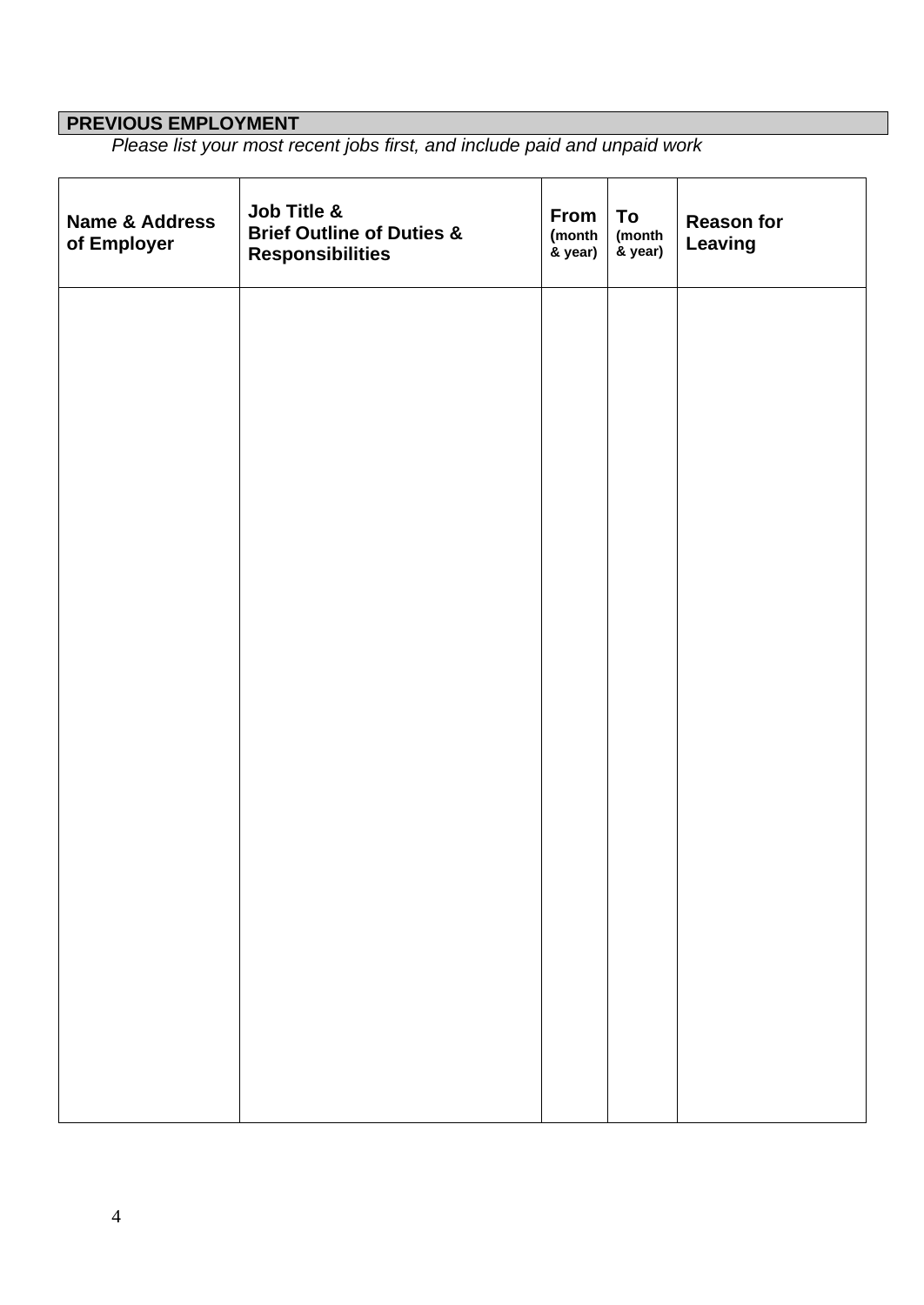# **PREVIOUS EMPLOYMENT** (Continued)

| <b>Name &amp; Address</b><br>of Employer | Job Title &<br><b>Brief Outline of Duties &amp;</b><br><b>Responsibilities</b> | From<br>(month<br>& year) | To<br>(month<br>& year) | <b>Reason for</b><br>Leaving |
|------------------------------------------|--------------------------------------------------------------------------------|---------------------------|-------------------------|------------------------------|
|                                          |                                                                                |                           |                         |                              |
|                                          |                                                                                |                           |                         |                              |
|                                          |                                                                                |                           |                         |                              |
|                                          |                                                                                |                           |                         |                              |
|                                          |                                                                                |                           |                         |                              |
|                                          |                                                                                |                           |                         |                              |
|                                          |                                                                                |                           |                         |                              |
|                                          |                                                                                |                           |                         |                              |
|                                          |                                                                                |                           |                         |                              |
|                                          |                                                                                |                           |                         |                              |
|                                          |                                                                                |                           |                         |                              |
|                                          |                                                                                |                           |                         |                              |
|                                          |                                                                                |                           |                         |                              |
|                                          |                                                                                |                           |                         |                              |
|                                          |                                                                                |                           |                         |                              |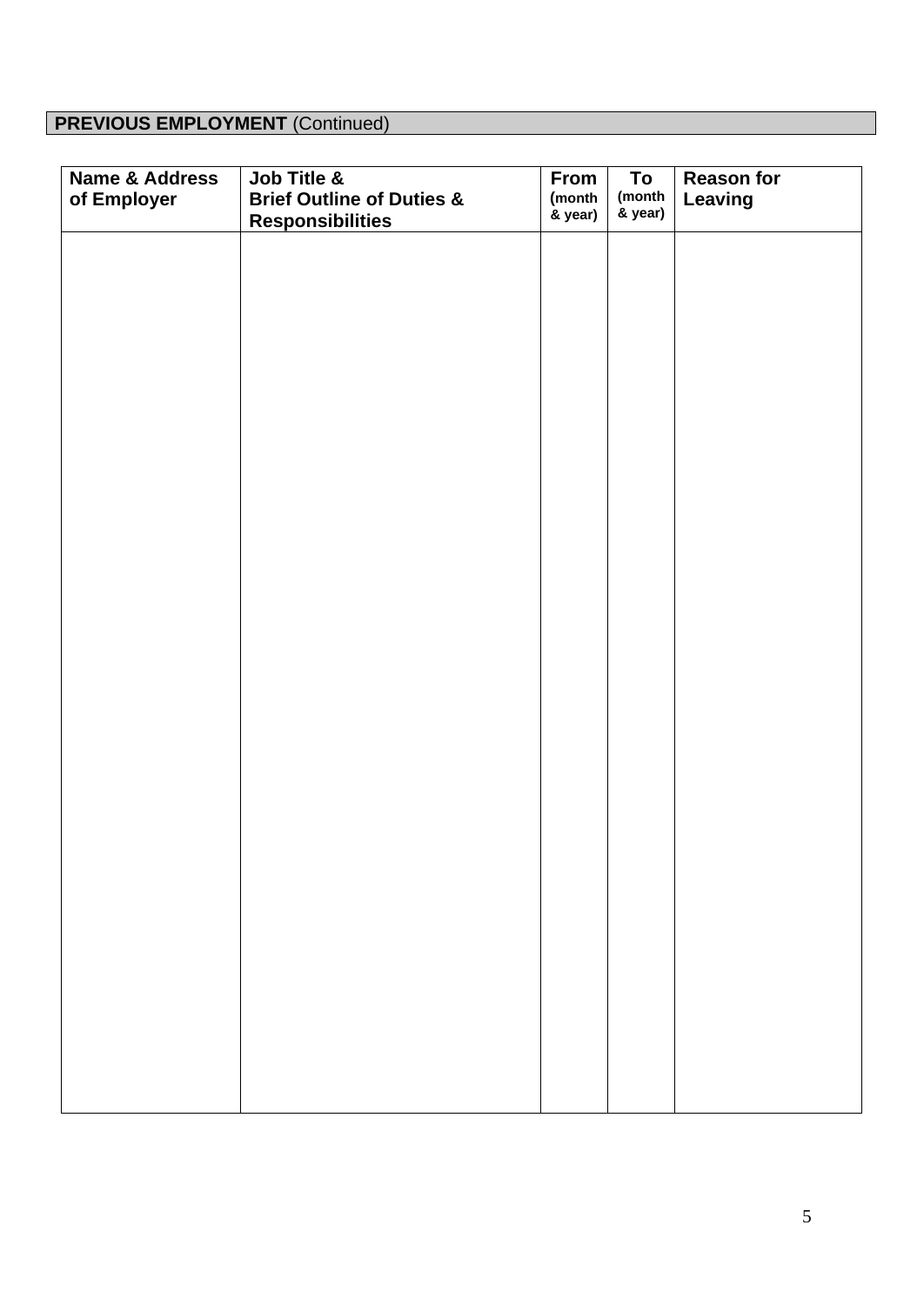### **REASONS FOR APPLYING**

*Please give your reasons for applying for the post, relating these closely to the Person Specification and paying particular attention to those aspects highlighted as the shortlisting criteria. Note that the tasks and duties of the post are detailed in the Job Description. What are the skills, experience and interests which you could bring to the post – bearing in mind any relevant work you have undertaken (paid or unpaid)?*

*In the shortlisting process, the information you provide here plays a significant part and it is therefore important that you complete this section as carefully as possible paying particular attention to the shortlisting criteria.*

*Please continue on a separate sheet if necessary.*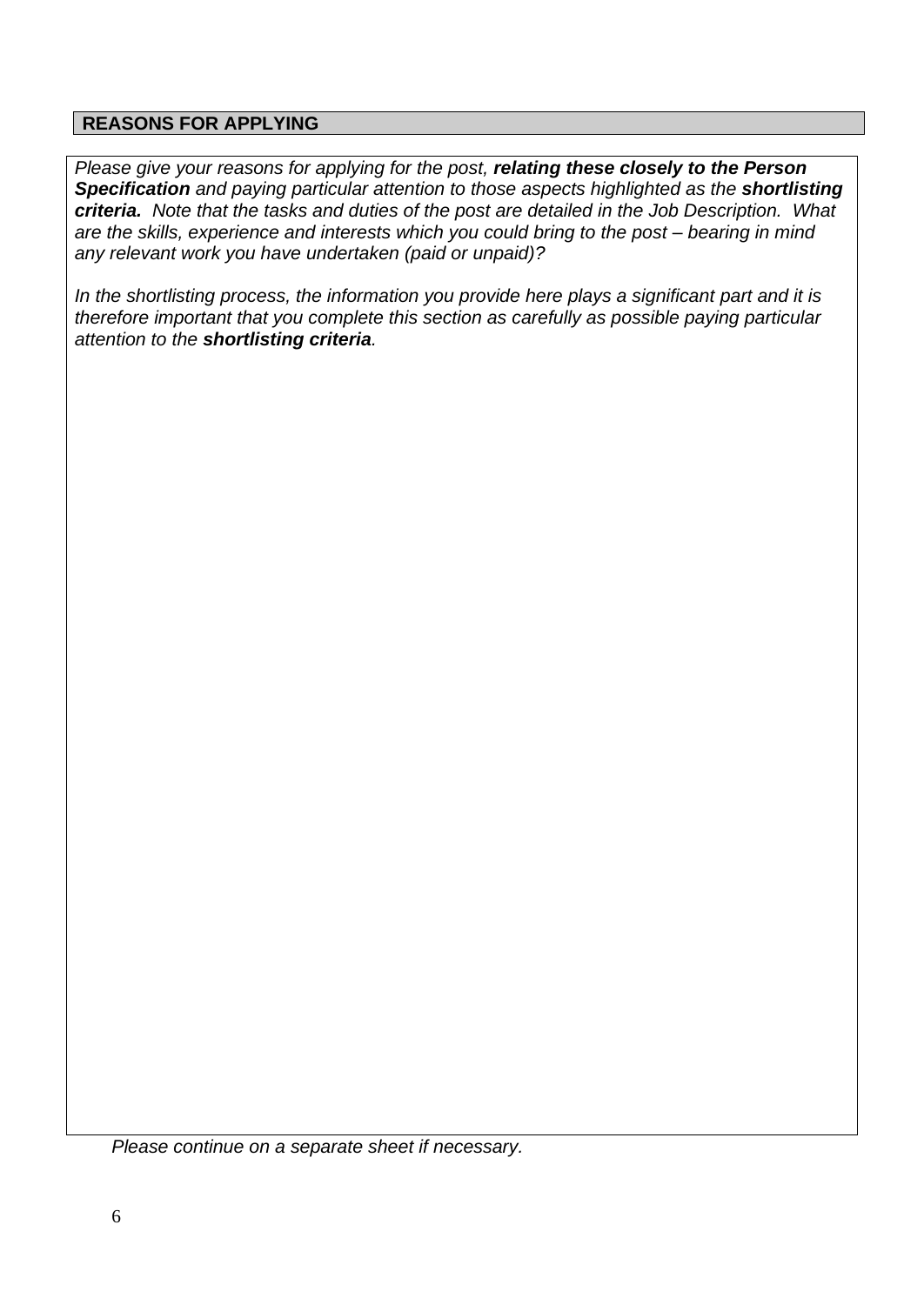## **CRIMINAL RECORDS BUREAU DISCLOSURE**

In line with Mind in Bexley and East Kent's stated commitment to the principles of equity for everyone, all Staff employed by Mind in Bexley and East Kent and all Volunteers fulfilling a role at Mind in Bexley and East Kent will be subject to a DBS check, to help assess the suitability of applicants for these positions of trust, there will be no exceptions to this requirement which is in place to safeguard the wellbeing of those who use our services and the integrity of the organisation.

Mind in Bexley and East Kent complies fully with the DBS Code of Practice and undertakes to treat all applicants for positions fairly. It undertakes not to discriminate **unfairly** against any subject of a Disclosure on the basis of conviction or other information revealed.

Do you have a current valid DBS certificate? The Ves /No

Have you ever been convicted of a criminal offence? Yes/No

If your answer was 'Yes', please give the date(s), nature of the Offence(s) and sentence(s) passed:

\_\_\_\_\_\_\_\_\_\_\_\_\_\_\_\_\_\_\_\_\_\_\_\_\_\_\_\_\_\_\_\_\_\_\_\_\_\_\_\_\_\_\_\_\_\_\_\_\_\_\_\_\_\_\_\_\_\_\_\_\_\_\_\_

**NB: Offences which would be deemed as spent under the Rehabilitation of Offenders Act 1974 need not be declared unless you are required to declare them by law. All employees are subject to an enhanced DBS check which will show all spent cautions and convictions. Having spent convictions will not automatically bar you from working at Mind in Bexley and East Kent.**

#### **PRACTICAL SKILLS**

Do you have a current driving licence? YES/NO Do you have a car? YES/NO

Are you computer literate? YES/NO If YES, which software have you used on a regular basis?